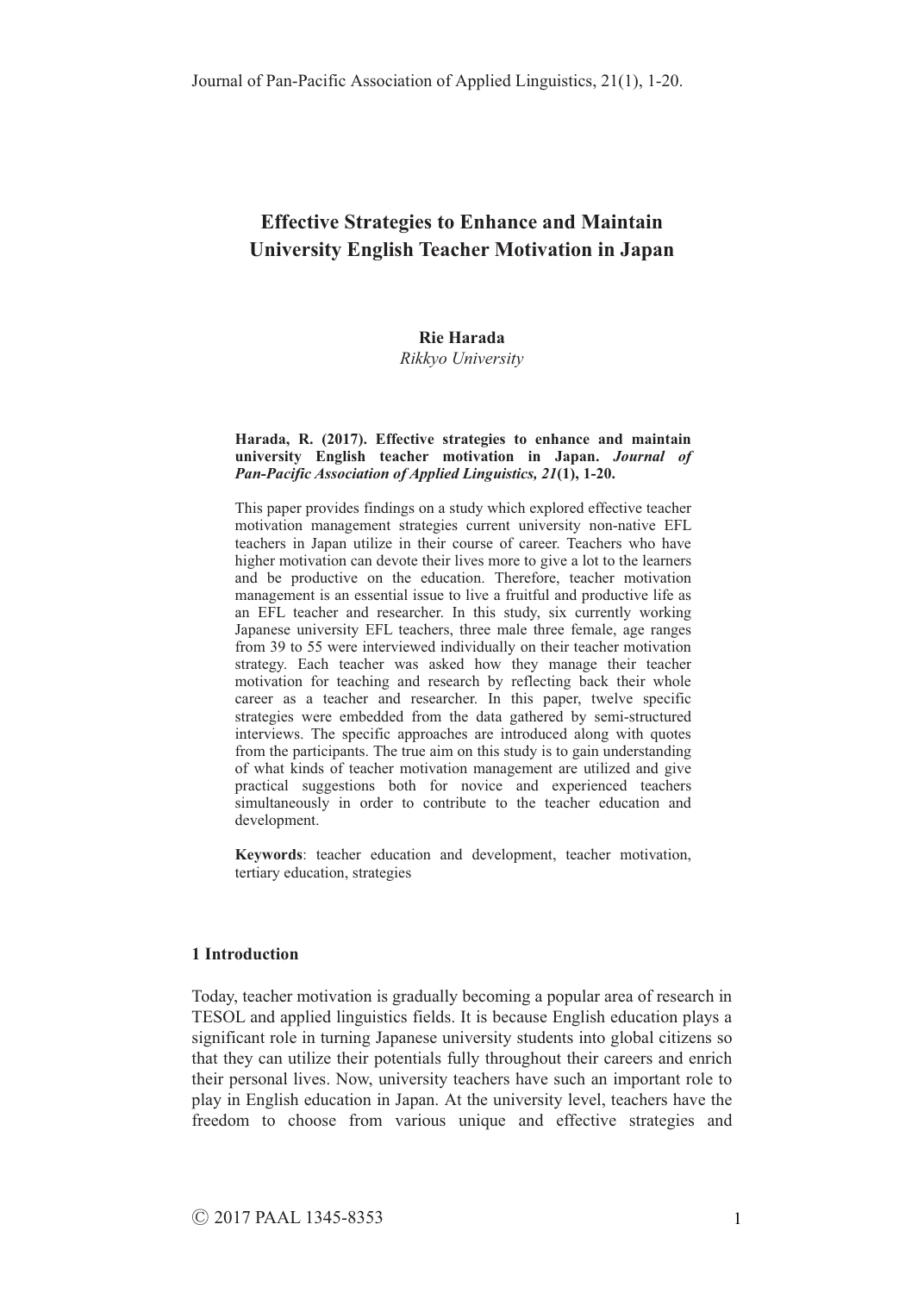approaches to teach English so that learners can utilize the skills they gained.

With university English teachers playing such an important role, each one in this study is examined in depth, revealing their growth and transformation throughout their career. In English education, understanding the leaners is essential; however, at the same time, it is crucial to gain an understanding of teachers as well.

As previous studies show, highly motivated teachers can produce more and provide more to learners while positively influencing learner motivation (Csikszentmihalyi, 1997; Day, 2004; Wild, Enzle, & Hawkins, 1992). Martin (2006), Roth et al. (2007), and Pelletier et al. (2002) show that teachers and leaners mutually influence each other's learning and teaching.

The researcher conducted this teacher motivation research with the intent of contributing to: English education and higher education in general, in Japan; teacher education; educational psychology, in helping to understand the overall mental process of university English teachers' motivation in Japan; and Japanese society by helping to improve the working conditions of teaching and researching and quality of education.

Today, higher education in Japan is facing various significant shifts. Therefore, it is the right time to take a closer look at university English teachers. According to the Ministry of Education, Health, Science and Welfare (MEXT), as of May 2016, there were 755 universities in Japan, consisting of 86 national universities, 88 regional universities, and 601 private universities. The number of universities is increasing while the numbers of children has been gradually decreasing in Japan. Due to the decrease in number of children in Japan, MEXT has identified serious issues at universities, mainly, difficulties in managing private universities. Along with the university management issues, changes in qualities of students can be another issue. Even though the number of children is decreasing, the number of universities is increasing. The university entrance rate in Japan has been gradually increasing. According to MEXT, the 2015 university entrance rate was 51.5%, which is the highest to date.

This paper gives special attention to university English teacher motivation. Teacher motivation for both teaching and research is dealt with throughout this research. In this paper, the motivation of university English teachers is relevant to both teaching in the classroom and research, which is individually cultivated outside of the classroom, because they are inseparable professional requirements. In reality, an individual's emphasis on and level of interest in either one can be very different, yet in order to contribute to university education in their profession, both should be essential.

At work, we teachers often reflect on how the day's lesson went at the end of the day. Furthermore, we often think about how we can make tomorrow's lesson better. However, these ideas are not commonly shared in academic communities and this field has not yet been fully explored. Our days at work consist of various aspects including our students, colleagues,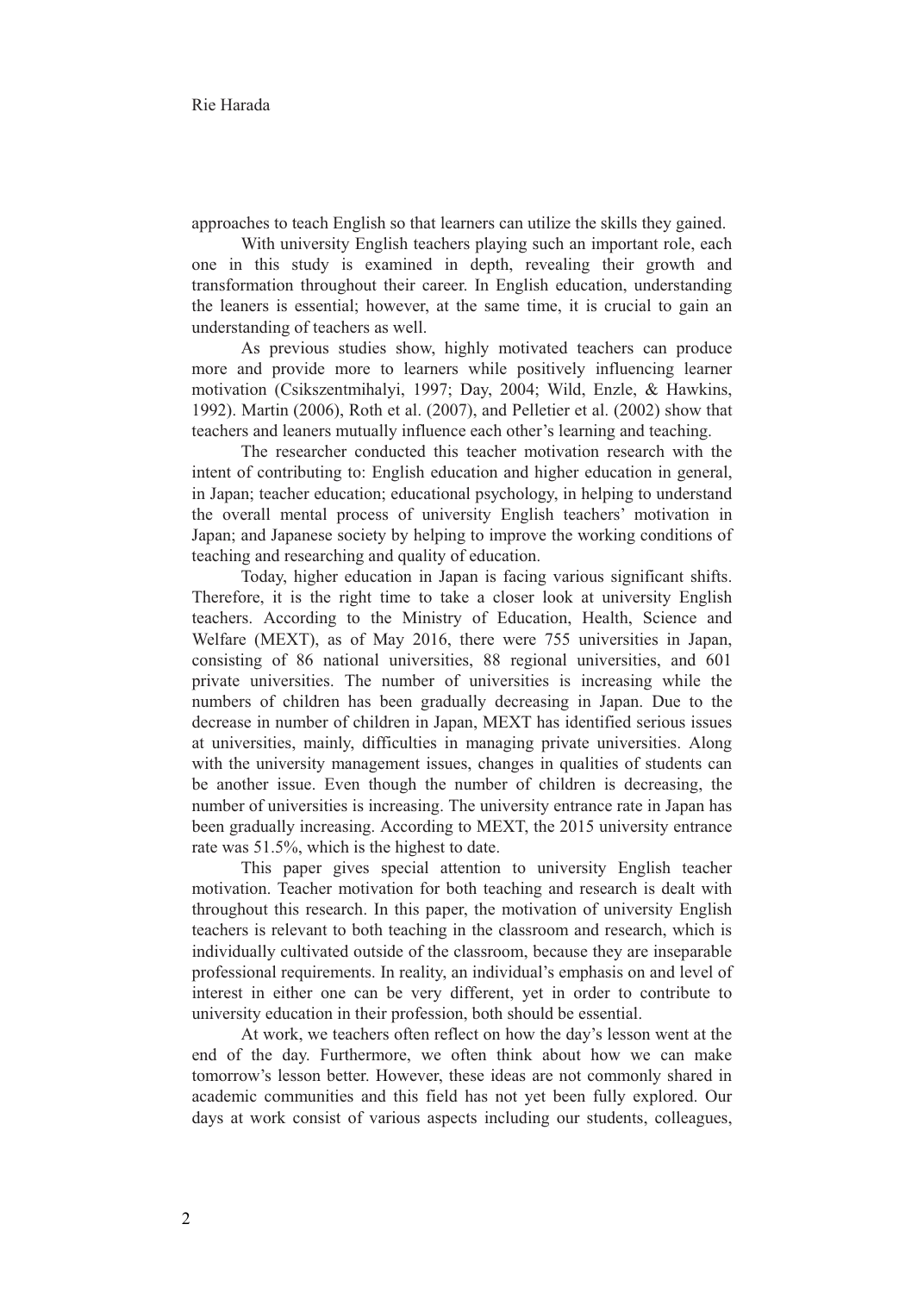administrators. Understanding this practical side of teaching as well as teachers' perceptions, motivations, and attitudes, and the psychological processes of this profession can offer significant meaningful realizations about our lives as teachers.

## **1.1 The need to explore teacher motivation**

Han and Yin (2016) emphasize the significance of teacher motivation research since it is closely related to a number of education variables, which include student motivation, educational reform, teaching practice, and teachers' psychological fulfillment and well-being. In this paper, teacher motivation means all kinds of efforts done to sustain a teacher in this profession, including both teaching and research, since both aspects are necessary to work productively as a university English teacher in Japan.

## **1.2 Teacher motivation management strategy**

As for the teacher motivation management strategy, Corno and Kanfer (1993) suggested specific teacher motivation management strategies. Various strategies are proposed on what teachers should do inside and outside of classrooms. The specific strategies are as follows. First, immediately after a lesson, a teacher should consider how the lesson went and make mental notes on what can be done differently next time. Second, the teacher should imagine being named "Teacher of the Year" and how such an award would satisfy him or her. Third, a teacher should observe other teachers as a learning tool. Fourth, a teacher should marshal inner resources, and should remember that he or she had gone through something more intense than the present situation and made it through. Fifth, a teacher should analyze why he or she feels so anxious about certain aspects of his or her work and think through ways to overcome these feelings. Sixth, a teacher should embellish his or her teaching–keep changing what he or she does – so that it is more interesting for him or her to teach the lesson again. Seventh, a teacher should rearrange the classroom layout for maximum attention from students. And finally, a teacher should call teacher study groups to resolve problems cooperatively.

Falout (2010) pointed out the issue that native English teachers face various negative factors, leading to demotivation. Furthermore, specific motivation strategies for university native English teachers in Japan were suggested. The specific strategies include controlling their emotions, participating in the community, and improving their self-awareness ability.

Nowadays, it has been pointed out that due to the limited number of studies on teacher motivation, this particular area of research is gaining more interest in order to explore further the details on the mechanism of teacher motivation (Erkaya, 2012; Han & Yin, 2016). Since the concept of teacher motivation is relatively new, it needs to be explored since through a proper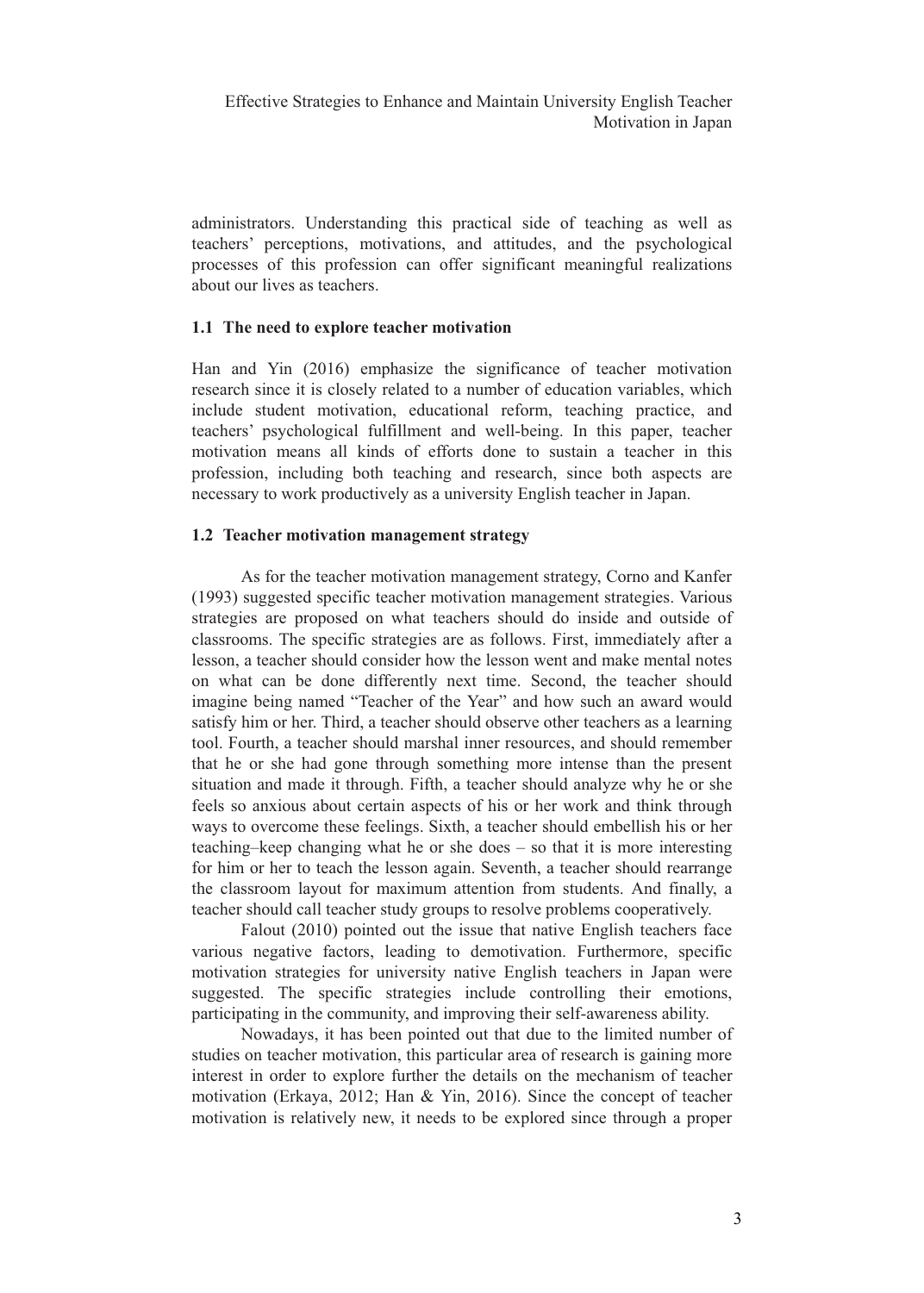understanding of the mechanism of teacher motivation, teachers can devote their life to their chosen mission and make a positive contribution to the world with true joy and happiness. With a hope of giving new perspectives on teacher motivation research in higher education in Japan, the following research questions were created below.

# **2 Research Questions**

In this study, the researcher will investigate the following points related to teacher motivation of Japanese university teachers to answer the following research questions.

1. Do they find a need or desire for learning teacher motivation management strategy?

2. What kinds of teacher motivation management strategies are effective for current Japanese university teachers?

This paper investigates effective strategies to enhance and maintain a high level of English teacher motivation including teaching motivation and research-related motivation. The purpose of this study is to contribute to teacher education and development by finding out what kinds of effective strategies are utilized among currently working Japanese university English teachers in Japan. In this study specific strategies were elicited from individual semi-structured interviews. Most importantly, the true aim of this research is to make a positive contribution by suggesting practical approaches which teachers could utilize throughout a career as university English teachers.

## **3 Participants**

Six Japanese university EFL teachers volunteered to participate in this study (See Appendix A). They comprised three male teachers and three female teachers, ranging in age from 39 to 55. Their teaching experience at universities in Japan ranged from 7 years to 30 years. Participant F had experience of teaching at a university abroad. He mentioned that the experience of teaching outside of Japan had presented him with great challenges, yet from these experiences he had gained great confidence that allows him to cope with working in various teaching styles that are adaptable to all different teaching situations. All other teachers had taught in tertiary level education in Japan, yet did not have experience of teaching outside of Japan.

All the participants are currently working in the Tokyo area as university English teachers. All had received formal education in Japan. Participants A, B, D, and E earned their master's degrees in Japan, while Participants C and F obtained their master's degrees in the United States. Their research areas were varied, including TESOL, applied linguistics, and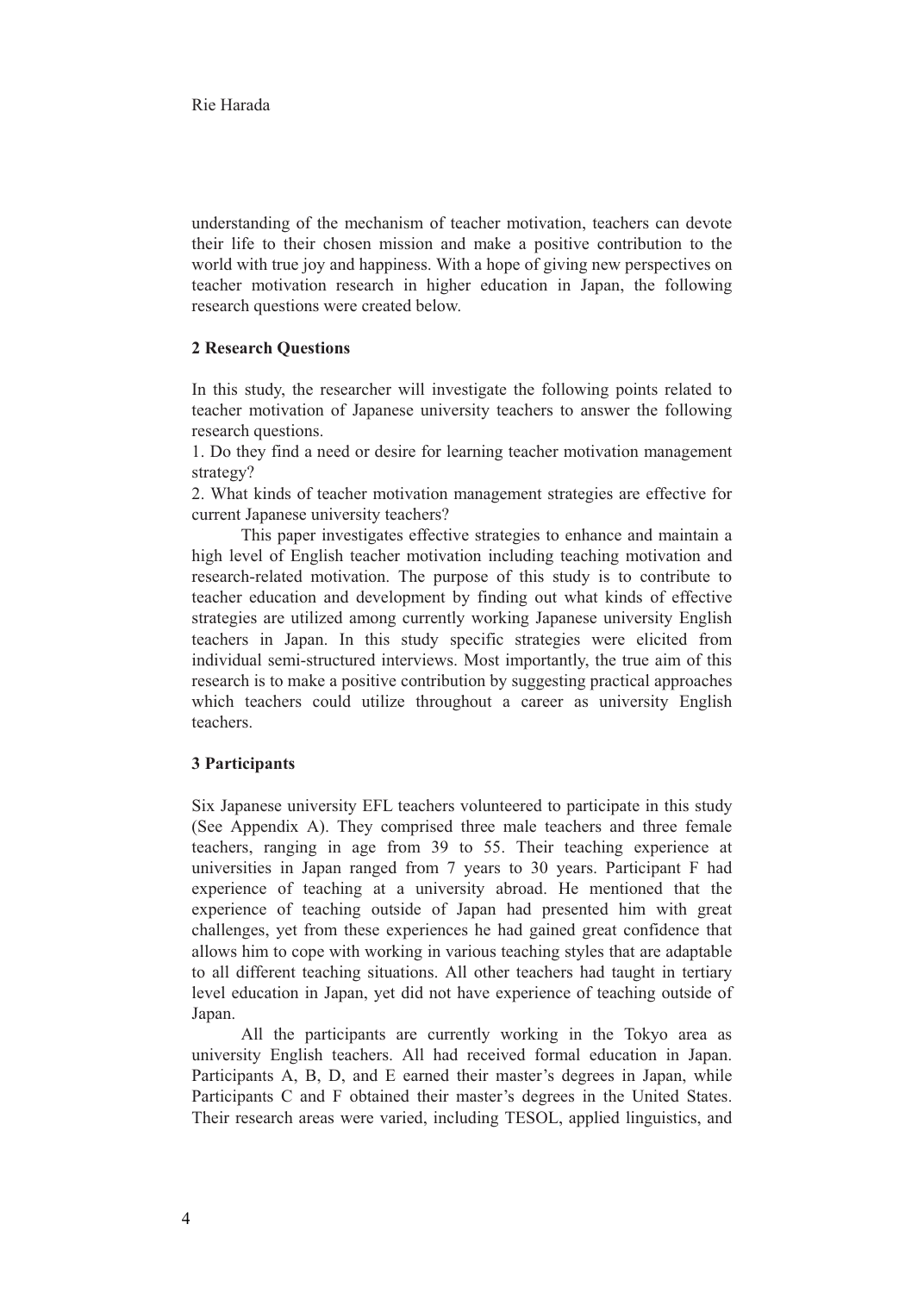English literature. All the teachers were very passionate working teachers at the time of the study. At the same time, apart from Participant B, most of the teachers were regularly working on their research, mainly during the summer and winter breaks.

Regarding their lifestyle, five participants were married while one participant (Participant E) was single. Regarding their employment conditions, five of the teachers were working as full-time teachers, while one teacher, Participant E, was a part-time teacher and teaching at multiple universities. More specifically, Participants A and D had tenured positions. Participants B, C, and F were working in contract positions with limited years as full-time teachers.

Regarding the selection of participants, the researcher had access to them through working as a teacher and researcher in job-related networks through work and conferences, both domestic and international.

Fortunately, they were all willing to contribute to the study, and they were quite open to their own experiences both on practical teaching matters and academic matters. Their perspective on English education and personal values in their life and priorities from the daily job to whole career was analyzed. Each participant was a relatively experienced teacher and researcher.

## **4 Methods**

In this section, as a method of research, a semi-structured individual interview was conducted in a quiet, secured place which protected their privacy. This teacher motivation strategy requires a certain level of exposure in regard to their own experiences and views as university English teachers in Japan. Therefore, an informed consent form was utilized before the interview and explained verbally.

As for research questions in this study, the researcher explored if current Japanese university English teacher find a need to gain understanding on teacher motivation management strategy. Then this study investigated what kinds of teacher motivation strategies are effective through a semi-structured interview. In the previous study, long-term teacher motivation was investigated by semi-structured interviews with a life line chart. As a continuous research from the previous study, this research was conducted to gain an understanding of teacher motivation strategy. Following are the research questions asked in individual semi-structured interviews.

- 1. Do you feel that you find a need or desire for learning teacher motivation management strategy? If so, why do you think so? If not, why not?
- 2. Did you find effective strategies to sustain or develop high level of teacher motivation?
- 3. If so, what kinds of strategies were effective for you to sustain or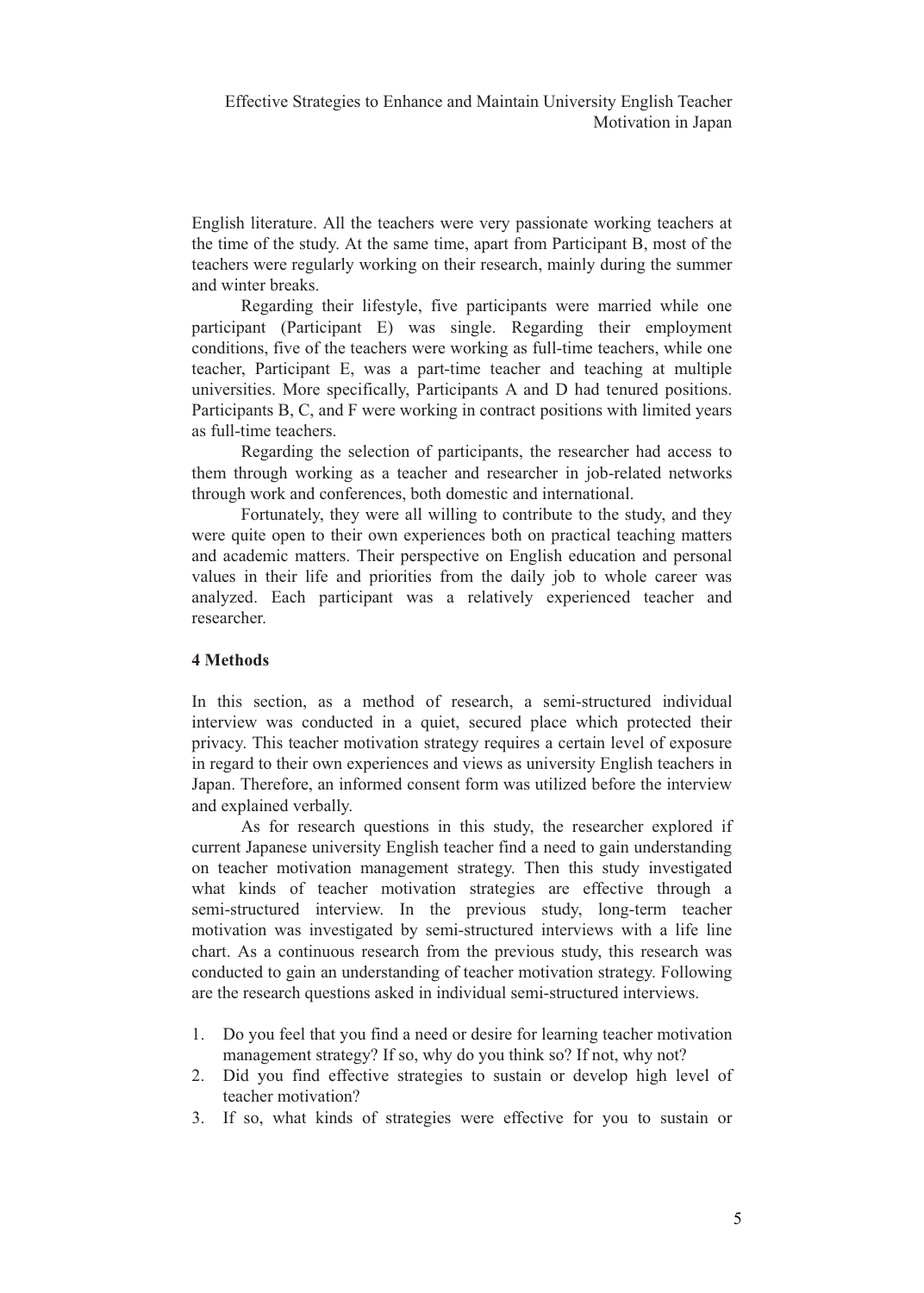empower teacher motivation?

When analyzing the qualitative data, special attention was taken into consideration in order to protect their privacy by keeping their anonymity, confidentiality, and using informed consent. The research was carried out with a special attention by not including any components that identify individuals such as participants' names, schools they attained degrees at, and universities they work for. The researcher took a special care to secure their privacy by all means.

## **5 Results and Discussion**

Overall, they are currently doing well on coping with their own teacher motivation management. It is because they are familiar with teaching at universities through their career. Each participant had an experience where they did not feel comfortable at work at least once in their career. Through each struggle, they found a particular environment they could work in comfortably by seeking a comfortable place following the values and priorities of their job. Therefore, their overall teaching motivation level was relatively high. It is clear that through gaining these experiences, they learned that it is quite natural to have ups and downs in their teaching and researching motivation.

For instance, one participant (Participant E) mentioned that now he can predict overall classroom flow through the semester from the beginning to end. In other words, he can visualize how he can structure each lesson including the materials to cover and pacing for each lesson. However, it took time to figure out what kinds of teaching methods and approaches actually work in each lesson by exploring students' levels and needs and wants. To stabilize his own style of teaching, he was eager to learn an effective methodology. As a matter of fact, he did not have a chance to learn how to teach English since his concentration in his masters and doctoral program was English literature. In order to learn and explore effective and meaningful teaching methods, he used to go to various kinds of workshops and seminars every weekend. Although he is still actively exploring practical methodologies particularly in English teaching and conducting practical research by trying out various innovative teaching methods in his university English classes, his confidence level is much higher than before.

Regarding the first research question, interestingly, all the teachers answered that they did not find a need to know teacher motivation management skills. They seemed to know each strategy needed to manage their own teacher motivation. When they were asked additional follow-up questions about why they do not find a need or desire to develop knowledge of teacher motivation management, they mentioned they did not have any problem with the motivation issue.

As for the second research question, following strategies were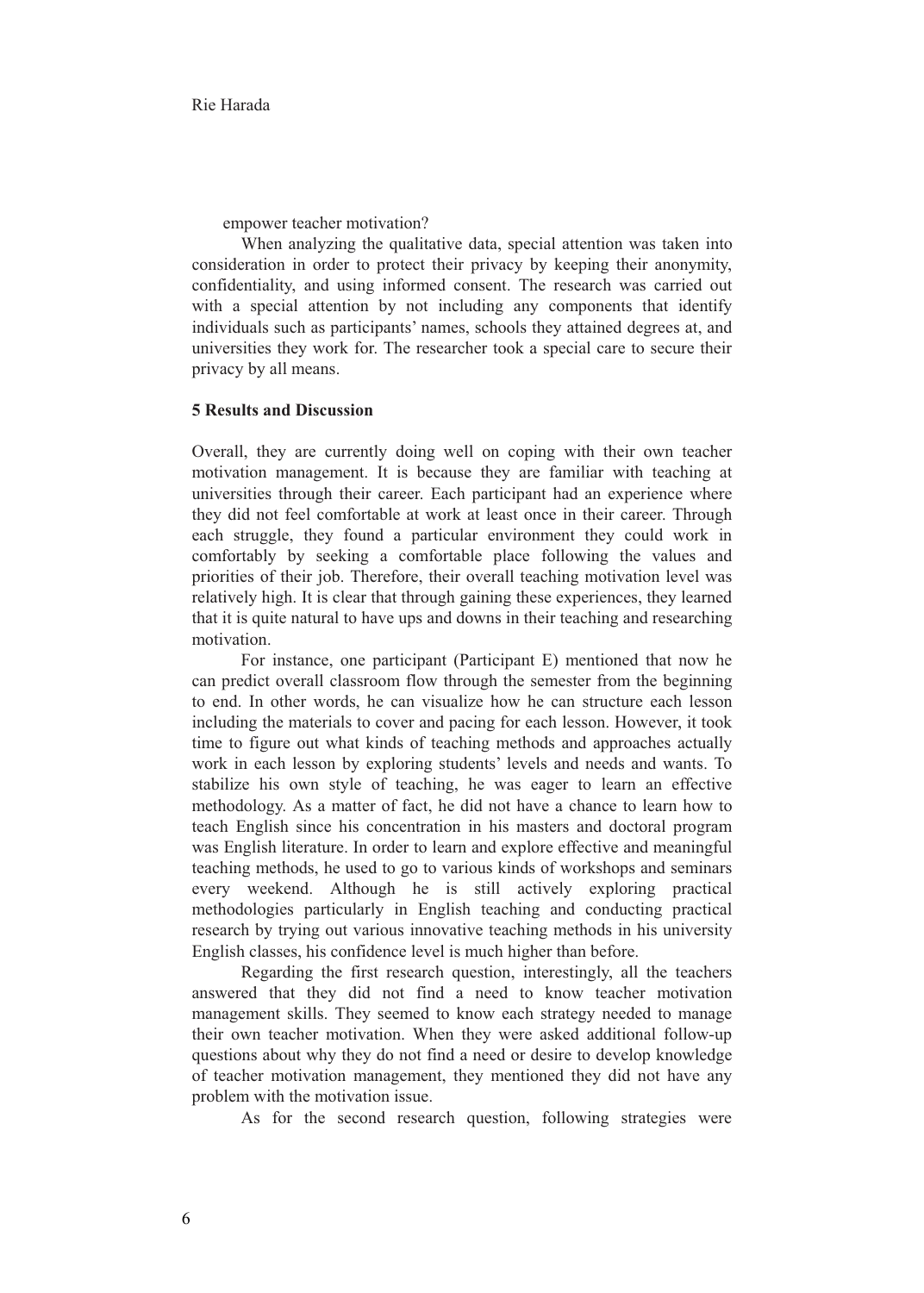suggested. By conducting this semi-structured interview, practical hints were given by six individuals and these comments from current Japanese EFL teachers could be very practical suggestions and recommendations both for experienced teachers and novice teachers to create more productive and successful lessons. Here are the practical suggestions to sustain and empower teacher motivation.

After individual semi-structured interviews, data was transcribed, and then analyzed. As a result of the analysis, twelve specific effective strategies were embedded by the careful considerations. First, specific effective strategies were given, and then each participant's related episodes including their experiences and insight were followed.

## **5.1 Reflective teaching practice**

Among the six participants, three of them answered that they regularly spent time to reflect on their own teaching. For instance, Participant C mentioned that at the end of day, she regularly reflects on how her classes worked well or not. When she had a natural flow in her teaching, she could feel a great feeling, including a sense of accomplishment and joy of teaching. *"At the end of day, I always reflect on my own lessons. When everything went well and when I found that students enjoyed learning, it's such a nice feeling. It's really obvious and easy to find if students understand the contents I'm teaching or enjoy their learning. There are many signs to show if they understand or enjoy the contents, materials, and methods I'm teaching. By taking a look at their facial expressions and their attitudes, I can really feel if the lessons work well or not."* 

In addition, she added that it is always an exciting time for her to create materials to teach and make a lesson plan to teach better in her next lesson. *"It's always an exciting time for me to think about all the possibilities of what kinds of teaching materials I can use or how I can teach with exciting and stimulating materials."* She is showing that she has developed her teaching techniques and insights through her thirty-year career as a university EFL teacher.

Moreover, Participant D noted that his teaching technique was improved by reflecting on his own teaching at every opportunity. At the beginning of his teaching career at private universities, he did not have any experiences of teaching. Besides that, he mentioned that he has never learned any methodology of teaching through his formal education in his life. Certainly his passion towards literature brought him to teach English. Yet, he soon found that many courses he was assigned to teach were not related to literature. In reality, he realized he learned a lot by his daily trials and errors and reflecting on daily teaching practices, especially as he realized which teaching techniques and approaches actually worked on what kinds of students. Participant D admitted as follows.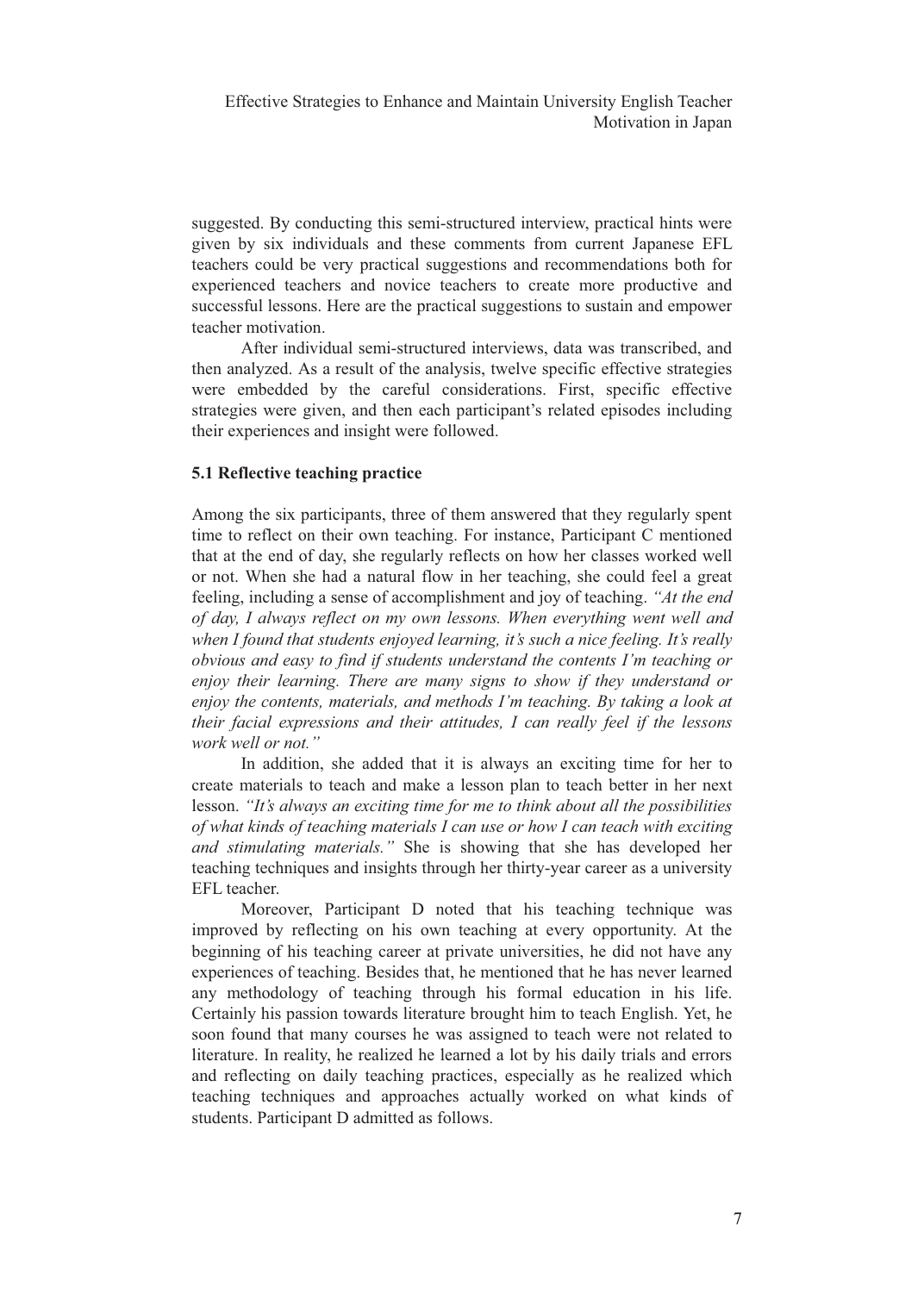*"I have never learned anything about methodology by reflecting on my formal education. I gradually learned how to teach by reflecting on what I taught and how I taught through my daily teaching and practice. Every semester, I gradually came to understand better students' needs and wants and preferences for learning. For instance, as for science-major students, they tend to be relatively quiet and tend to prefer to work individually at their own pace. On the other hand, as for liberal arts-major students, they tend to prefer to work on various interactive activities by sharing ideas from a small group discussion or a classroom discussion."* (Participant D)

Participant F emphasized the importance of reflection of each lesson in his daily teaching. Therefore, in all courses that he is teaching, he distributes a reflection log for every student. By reading the student's log, he can understand what they enjoy learning and the difficult parts that cause the students to struggle. When he asks students to write a log, he always asks his students to reflect on each lesson and write what they have learned and what they could not learn in each lesson. He regularly checks students' comprehension levels and their personal voices in each lesson. He can gain a lot of insights and tips from the reflection log and make good use of it in the next lesson. In this way, when he finds that students have not understood certain content or failed to acquire a specific skill, he tries to teach the content or skills to the learners. To reflect on teaching, he realized that this reflection log facilitates him to reflect his lesson in a realistic way and makes it possible to plan a meaningful lesson in the next lesson. As a teacher, he invented his original way to reflect his own lesson by listening to learners' direct voices on his teaching and their learning. He explains the use of the reflection log as follows:

*"I regularly use a reflection log in my class. Checking a student's comprehension level and gaining insights on what they understand, or don't, actually helps me to plan a constructive and meaningful lesson for learners, so I utilize this form in every class. Besides, it's worthwhile from another aspect, and since students can understand that they are being evaluated by how much and how deep they understand the content and skills, learner autonomy is naturally developed and they are conscious that they need to be responsible for their learning. "* 

In this way, participants developed their own method for meaningful reflection and a way to provide effective lessons by deepening an understanding of themselves and the students simultaneously.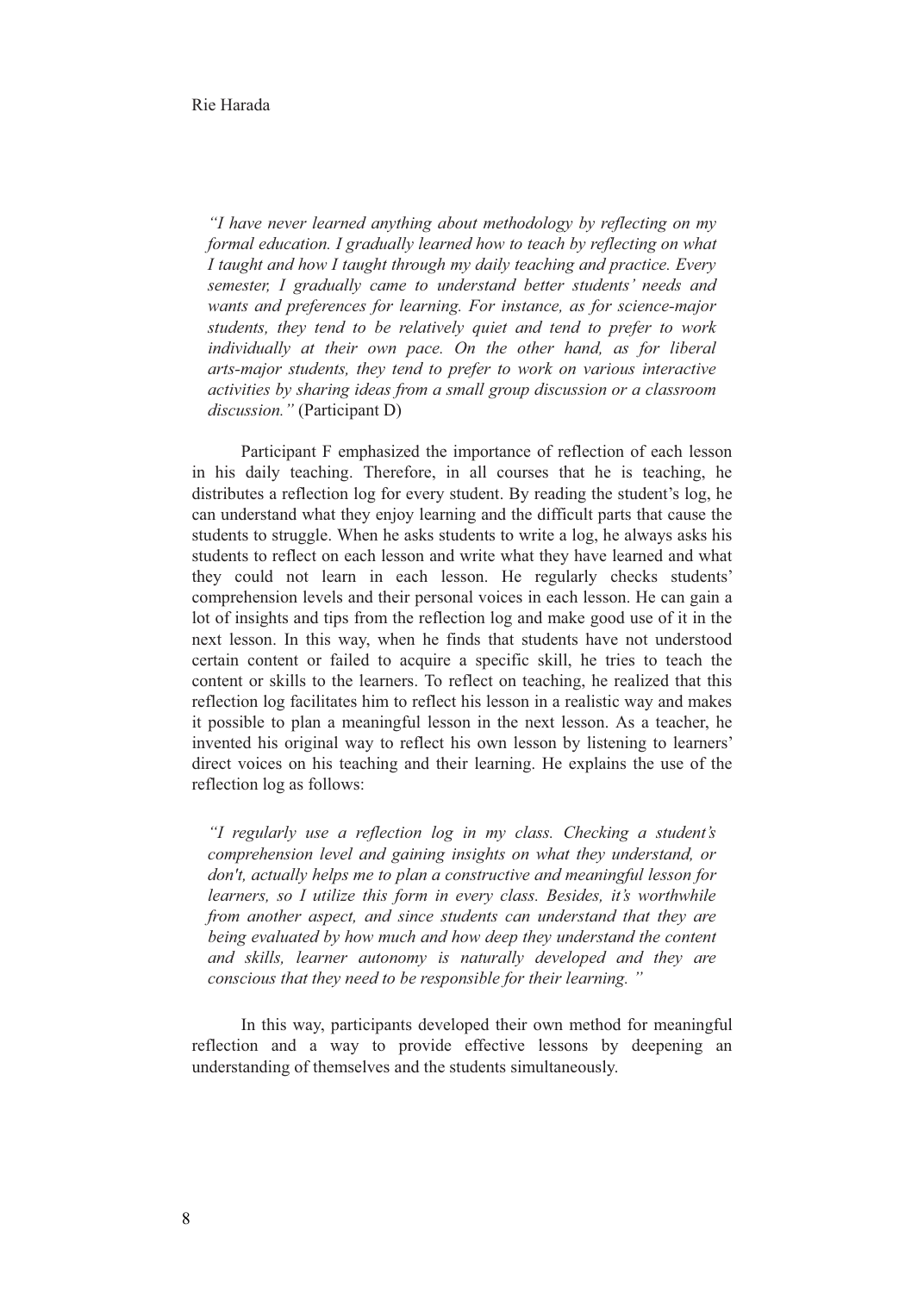## **5.2 Keep learning as a life-long learning**

In order to empower teacher motivation, it became clear that to keep having a view that teachers are also learners is essential to keep their growth as professionals. Teachers who are eager to keep learning and share the knowledge and insights gained from experiences can keep evolving themselves. Simultaneously, it is realistic and helps to facilitate their growth as a teacher and researcher from a long-term view.

Participants shared their discovery through their teaching and researching career, saying that it was essential to perceive their career from a long term view and to have curiosity about what transpires in their daily life. To do this, participants shared their views on their growth as teachers. Once teachers started their career as a teacher, the amount they are learning and what they are learning depends on each person's will and motivation. How far you can learn, how much you can learn, how much you can deepen learning in the field depends on what you want from your daily teaching and your career.

Participant C shared her view that it's very important to enjoy what she does in her daily teaching. Therefore, she constantly keeps her eyes open to various teaching materials and methods and tries new ways to teach. After teaching English in tertiary education in Japan for thirty years, her passion and enthusiasm for teaching has become quite powerful and she feels that her insights on teaching and the learners are deepened with her experiences, and naturally she found that her teaching is getting easier over time. She stated her ideas as follows:

*"I am constantly trying to find new stimulating materials and methodologies to make my lesson fun and learnable for my students. It's a pure joy on discovering something catchy in my teaching. It's such an exciting moment when I consider how I can apply the teaching materials and methods in my own teaching situation. Imagining how I can make the use of the idea in my reality is one of the best moments. I enjoy the process. Then if my lesson actually went well with the new materials or methods, it becomes my pleasure and provides more motivation and passion towards my teaching."*

 In addition, participant D mentioned that even though he did not have any formal opportunity to learn any specific methodology through his formal education, since his major both for undergraduate and graduate degree was literature and the coursework did not include any teaching-related classes, he admitted that he was able to sharpen his insights on teaching and gain greater understanding on teaching and learning by accumulating many daily teaching experiences including both successes and obstacles. No one directly taught him how to teach English courses, yet he gradually acquired a lot of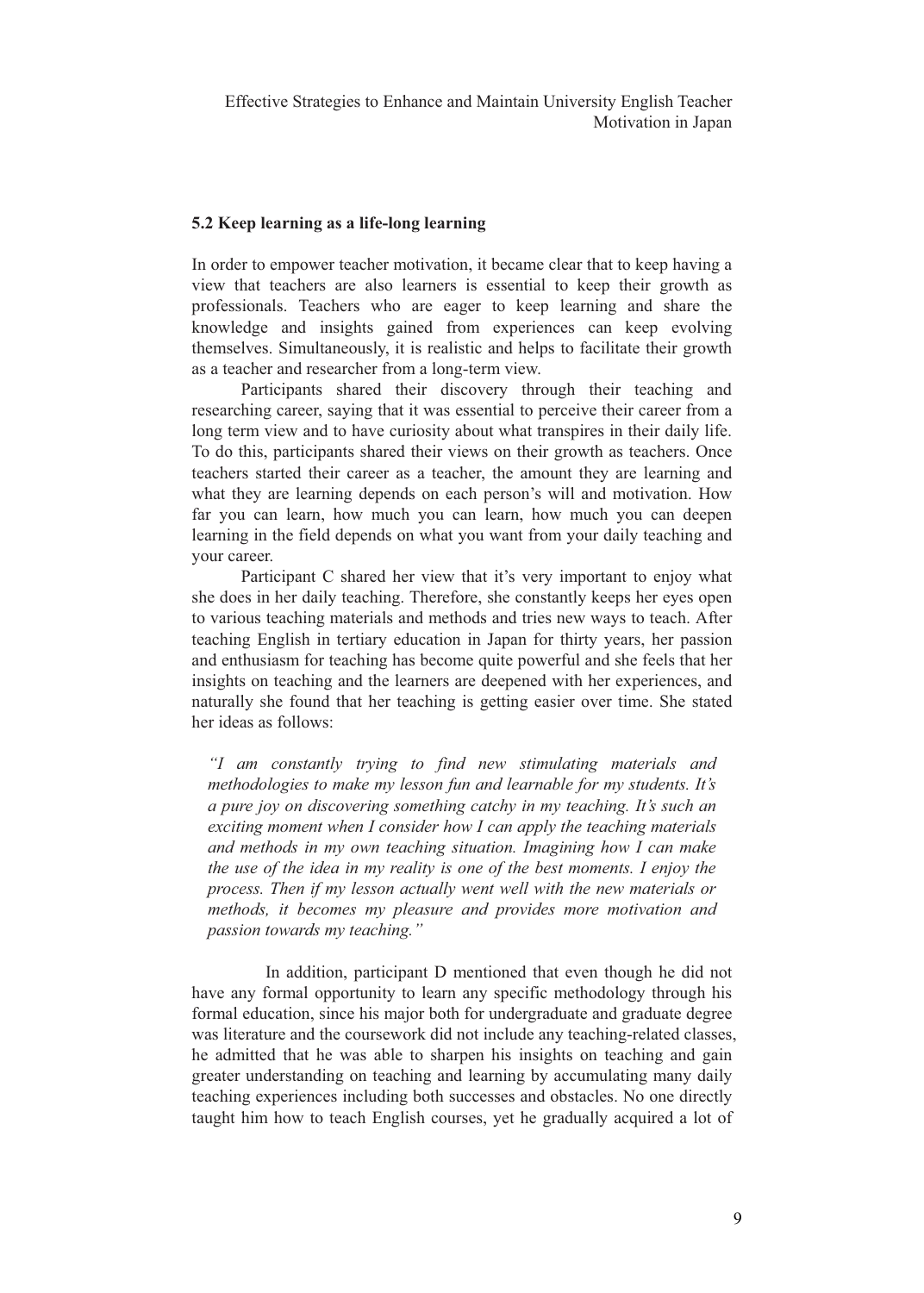skills and knowledge through his experiences. In fact, he had a chance to receive a special award as an excellent teacher from one private university since he received an excellent evaluation from students. He remembers that he started to teach as a university English teacher since he wanted to be a professional researcher following his true passion, literature. At the same time, he felt that he had no other options for his career after receiving a Master's degree in English literature. Therefore, he was not excited about starting his career as a university EFL teacher at all. He also admitted that he was not conscious of himself as a teacher at all, and started to teach simply to make a living. The following quotes reflect his views on lifelong learning.

*"When I reflect on my teaching, at the beginning I was not motivated to teach English at all. I simply started to teach to make a living, but gradually I found a joy in teaching and developed my own lessons combining my background and knowledge of literature and English. Reflecting on my career, when I was a novice teacher I was neither a good nor motivated teacher at all. However once I had an opportunity to receive a special award for excellent teaching from a private university and the president of the university personally gave me positive words about my teaching and devotion to education to the university. After that I was motivated to teach more effective and meaningful lessons and to make contributions for the university students."* 

In contrast, participant F started his teaching career in tertiary education in Japan full of dreams and passion towards teaching. Reflecting on his motivation for teaching, his whole career demonstrates motivation both for teaching and research at a very high level. His following quote explains how he sees his own teaching motivation. *"When I am completely satisfied with my teaching, then my motivation might go down. However, I have never experienced the feeling even once. Always, there is something I can make better after teaching lessons."* He explains that there is always something to learn.

#### **5.3 Be sensitive to visible and invisible responses from students**

Another teacher motivation management strategy is to be sensitive both to the visible and invisible needs and responses from students. Three participants referred to the importance on having sensitivity to students' needs and wants. Various teachers shared their ideas that it is essential to understand students from different angles such as their skill level, motivation level, and their purposes of their learning, interests, and attitudes for English learning. After conducting semi-structured interviews with six participants, it became clearer that as long as they care about what learners seek to learn and how they seek to learn, they can sense their needs and wants and give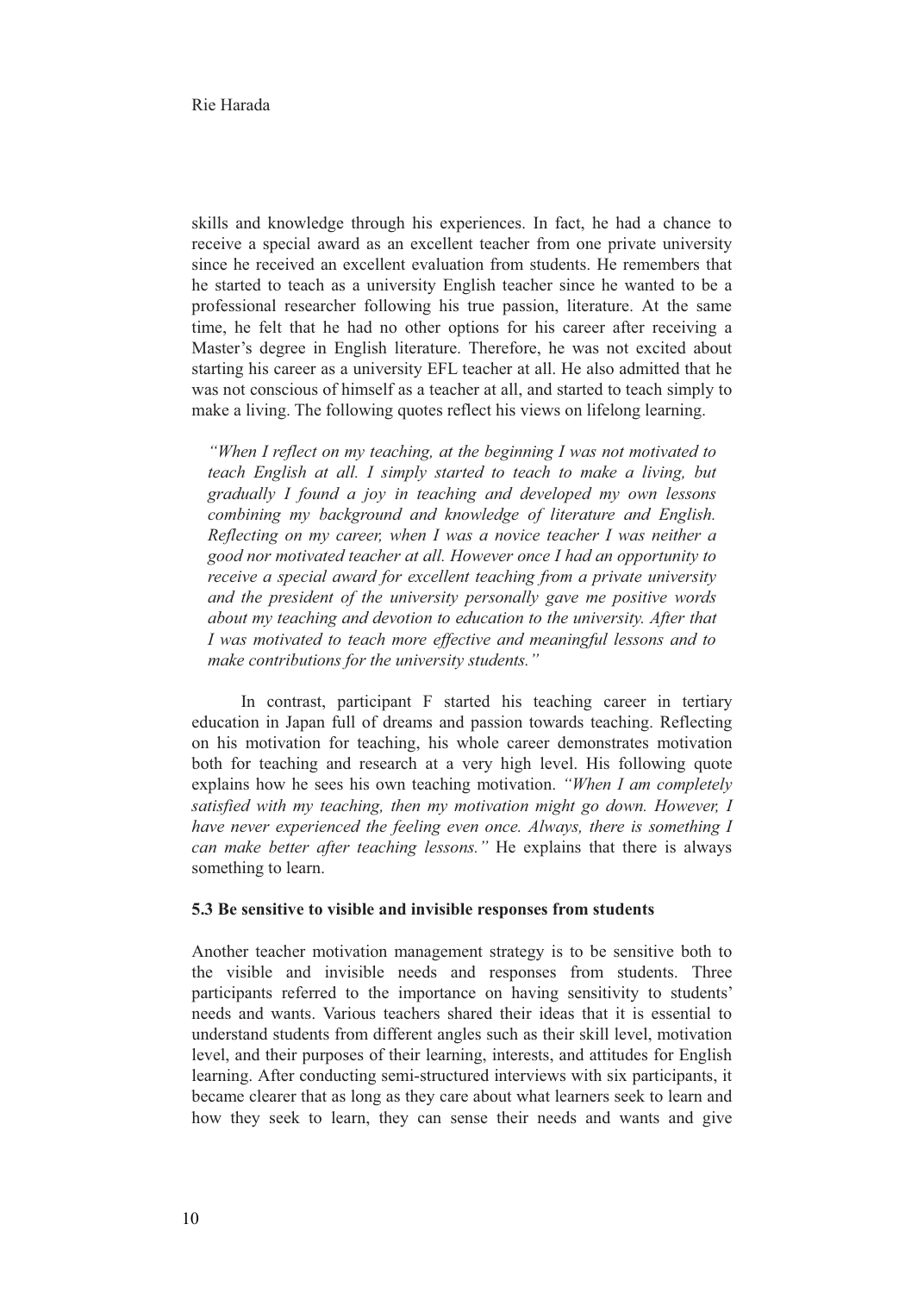effective lessons. Since learners' needs analysis is essential to give effective, meaningful, and engaging lessons for the learners. There are various ways to deepen one's understanding of students' needs and wants in daily teaching situations. In each individual interview, each teacher shared how important it was to notice what students desire to learn and how they hope to learn. When mutual understanding between teachers and learners is strengthened through the daily teaching and learning environment, they can understand each other better and naturally they can create a positive cycle of smooth communication in each lesson. By being sensitive in the classroom and seeing various visible and invisible responses from students give lots of helpful and useful information regarding learners' preferences, comprehension skills, motivation, interests, and personality.

For example, Participant C explains the importance of understanding learners as follows. *"I can feel and sense how I am doing in the classroom by taking a look at students' eyes and attitudes. They give me lots of information if they understand the objective or activity or if they enjoy the lesson."* 

Another participant, Participant D, mentioned that all kinds of words of appreciation towards teaching is the greatest source of motivation for him as follows. *"All kinds of positive feedback on my teaching is the greatest source of teaching motivation. For example, it can be direct words or their facial expressions. I can feel it when things go well or not when I am teaching. It's very simple. "* 

In addition, Participant F also mentioned that student motivation is the greatest source to empower teacher motivation. The next quote explains how powerful and dynamic student motivation is to the teacher. *"Teacher motivation depends on learner motivation. Therefore, I am always trying to figure out how they perceive my lesson by asking students to write a reflection log at the end of each lesson and try to make meaningful communication."* 

To empower teacher motivation, especially positive feedback from students can be very powerful to motivate each teacher. Therefore, various teachers showed that they were actually making daily efforts to understand what learners enjoyed learning though the process of their English classes including their preference for topics, activities to understand their motivation regarding their attitudes, interests, and pure curiosity in their learning.

## **5.4 Accumulate successful experiences through daily teaching**

Accumulating successful experiences through daily teaching is probably one of the most powerful teacher motivation strategies. Participant B emphasizes gaining successful experiences both inside and outside of classrooms actually helped her to gain confidence in teaching and enhanced her teacher motivation. In class, when she finds that students are actively engaging in various activities and exercises to develop their acquisition skills, she feels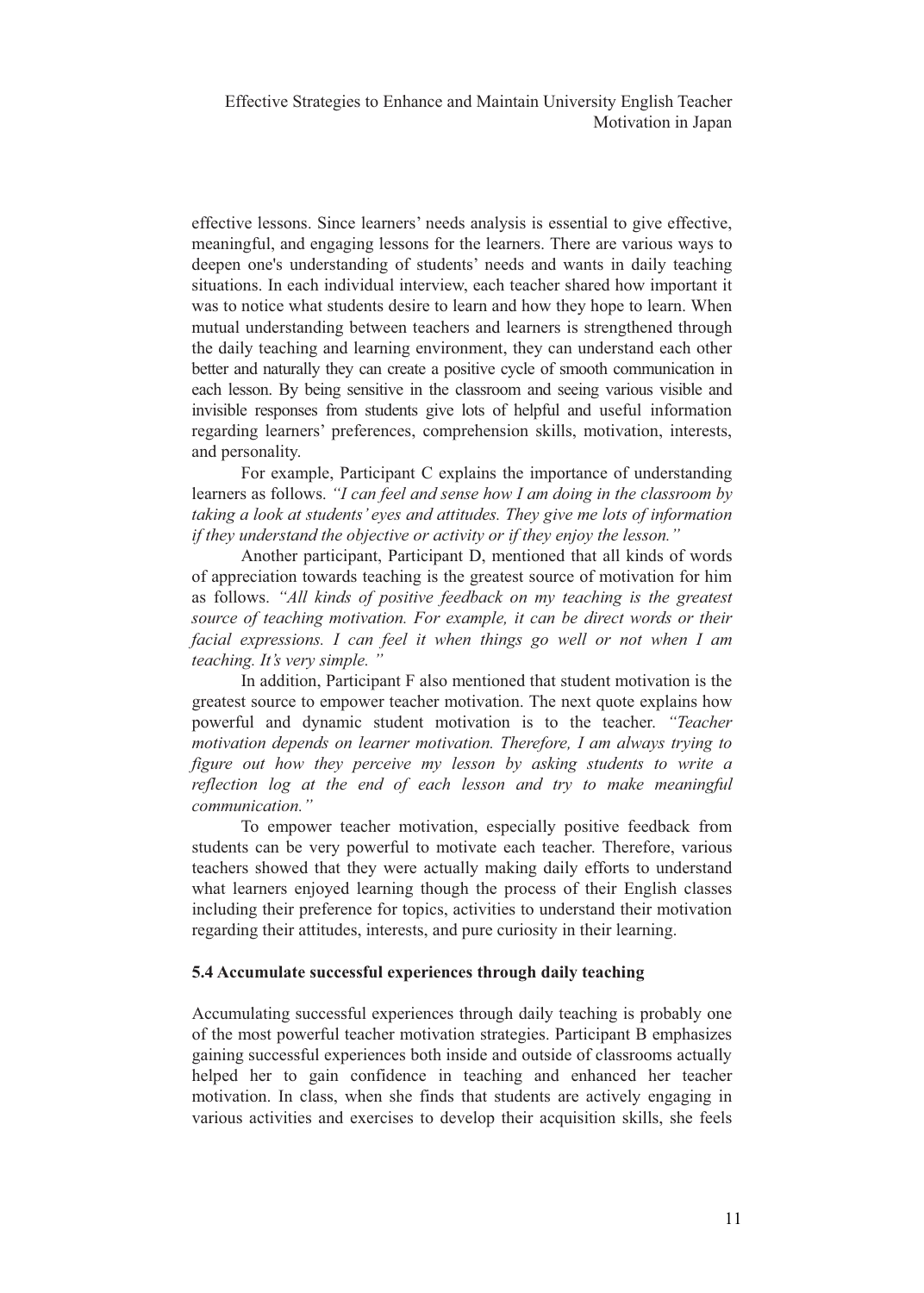happy and it gives her a sense of achievement. Also, when students come to see her in her office after class, she feels happy to build a comfortable relationship with mutual trust and respect. When students need help in their learning, she likes to listen to their voices carefully and give the best support to each student.

*"I would be happy to help and support each student and contribute to their education, so I am trying to spend time with students as much as possible. Especially, I am trying to spend time with my students who are taking my seminar courses. I am consciously telling them to come over to see me when they have any question or concern with English learning. Some of them come to see me to discuss non-academic issues, yet it is truly my pleasure to talk about any issues that they would like to discuss. "* 

In addition, another participant referred to the power of accumulating successful experiences as follows: *"Of course when I have received a terrible evaluation in the past, I have felt down. Yet, overall, when I receive a positive evaluation and direct comments from students for my lesson, I feel empowered in many ways. Every time I gain successful experiences, I feel like giving better lessons and giving a more interesting and meaningful lesson."* She explains that gaining successful teaching experiences powerfully adds to her confidence and it stimulates teacher motivation in a positive way.

## **5.5 Set realistic short-term goals and long-term goals**

Not every teacher mentioned it, yet three teachers shared that their values and attitudes on their goal setting can be a motivator on teaching. It might be possible to suggest that another way to empower teacher motivation is to set realistic short-term goals and long-term goals. Two of the participants, A and D, had times that they could not visualize their goals when they were lost in their career at times. When they were struggling with teaching with many part time teaching positions, they could not think of clear goals and had trouble visualizing a clear future. It was a time when they strongly felt their efforts were not rewarded. Then both of them said that they completely stopped working on research because they doubted if working hard on both teaching and research was a meaningful activity, either for their life or their career. However, now they have clear goals and their motivation level is high both as a teacher and researcher. Therefore, it seems worthwhile to have clear goal-setting in one's mind. Three participants, Participants A, D, and F, shared their values and attitudes towards teaching and research.

Participant A said that every time she set a goal, she achieved each one of the goals. From the beginning of this career as a university English teacher until the present, she got a sense of achievement little by little by achieving every small goal, including finding her first part time teaching position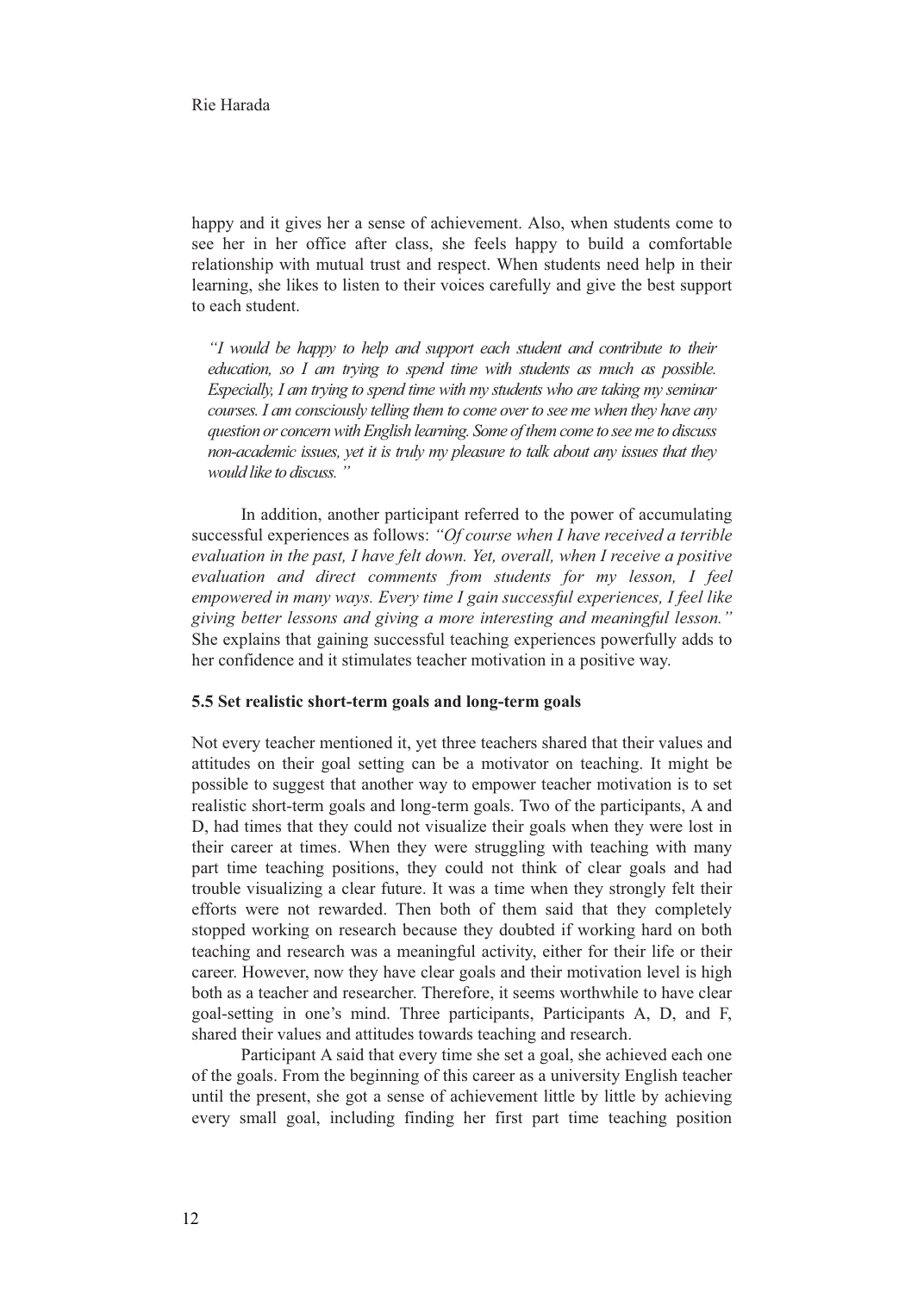through getting a tenured teaching position, along with a great deal of teaching and research experiences. Currently she has a tenured position and now she has some new goals to achieve both in teaching and research.

Furthermore, Participant F emphasized continuing to work on research, even little by little, regularly. He found that working on one page every day makes it possible to show his ideas by visible shapes including various types of publications and conference presentations. Even when he is busy with daily teaching in the middle of the semester, he is regularly trying to write for research publications so that he can keep creating new work even for a short period of time. He says that the accumulation of daily effort can make it possible to achieve his goals. So far, he had published many books and publications by taking actions every day. He emphasized that it is very important to set a realistic goal and divide tasks into small sections. His current goal is to write up his dissertation which he has been working on in a PhD program. Writing one page a day is a rule he decided on to achieve his goal, and he tries to follow the rule regularly. By this method, he can feel a sense of achievement regularly and see the progress step by step.

## **5.6 Work on research which can contribute to education directly**

Through the interview that it became clear that to keep a high level of motivation for both teaching and research, connecting something you have a strong passion or interest in and something you can contribute to the society or education with is the key. Two teachers, participants A and E, repeatedly emphasized that they hope to write and present something which can contribute to the society or English education/ language education. It can give motivation to work toward since these teachers find that the research they conducted has a positive influence on their actual teaching, and they find that a sense that they are contributing to real world teaching gives a deeper level of satisfaction. When their findings have an influence on actual practice in the field of English education, they feel a sense of joy and achievement.

## **5.7 Find an environment you feel comfortable working**

As previous research data shows, it became clear that the working environment is one important aspect to consider in maintaining or empowering teacher motivation. Participants shared negative comments about working environments where they don't feel comfortable. The causes can be various, but mainly it's often related to the school culture, management, and student population, including their own motivation levels, interest levels, and attitudes towards English learning.

For instance, regarding the student population, two participants shared their experiences from the past. At such difficult times, Participants  $C \& E$ shared their experiences. While they were working in such an environment, it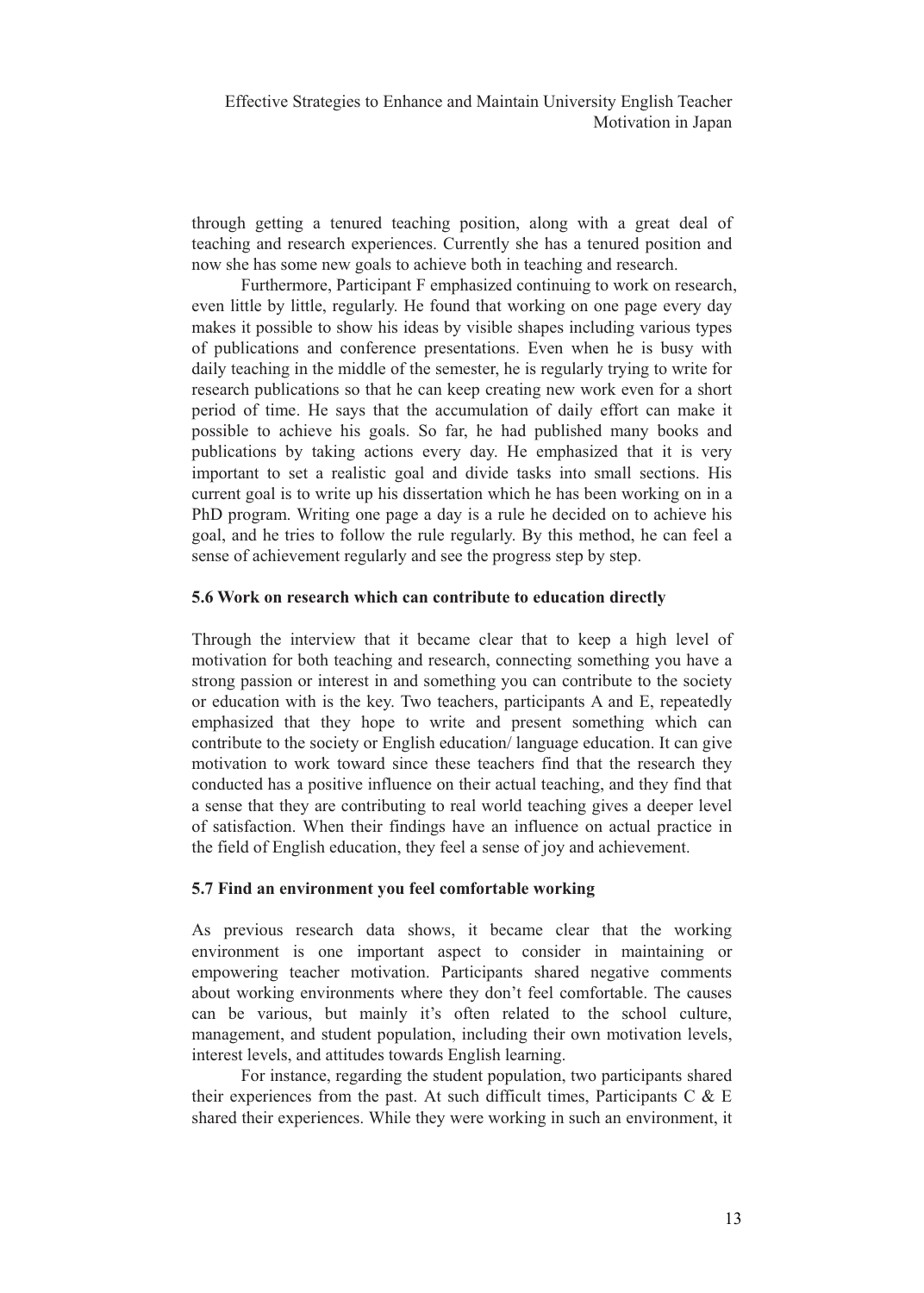made them think about what they are doing in their life. They mentioned that they started to have doubts about whether they might be wasting their energy and time teaching students who had no motivation or very low motivation. For psychological and mental health, this is a very critical point to consider for teachers.

Participant B also shared the idea of the importance of working in an environment with colleagues who are comfortable to work with. Especially regarding the teaching motivation, she emphasized the point about working in a comfortable teaching situation when reflecting on her past teaching situations. Right now she feels comfortable working due to harmonious human relationships at work, yet she admitted that once she had a difficult time working with some colleagues. She feels that it was the right choice to leave that school and now she is fulfilled with her teaching and researching at her current university.

#### **5.8 Socialize with people who feel comfortable with in the fields**

Basically teachers prepare lessons regularly by themselves and teach in classroom by themselves, and work on research by oneself. Teachers are basically on their own. In fact, one participant admitted that socializing with teachers and researchers who feel comfortable with working empower her teacher motivation. Working on research can be a lonely process and researchers appeared to often feel alone. Since researchers tend to live in an isolated society or community in a sense. To be productive on research and teaching, she feels that meeting peers who live in the same community and building personal social life with them actually help her give stimulation about teaching and researching career. Loneliness and socially isolated feeling prevents one to move forward. For her, building a friendship with someone who can share goals and dreams can empower her teaching and researching motivation.

# **5.9 Enjoy yourself outside of work by doing what you want to do such as enjoying hobby**

Two participants clarified that not only teaching and researching but also having a fulfilling private life is a key to sustaining a high level of motivation. Balancing work and private life is an issue for teachers since the job itself is usually done by themselves alone. Also, many teachers spend time outside of the classrooms for preparation of daily lessons and work on research with their free time. Especially regarding research activity, it is often done using their free time outside of their office, so it can be a never-ending process. Therefore, some researchers suggested that keeping a well-balanced private life / work balance is essential on teacher motivation management.

Participant A emphasized the importance of her private life since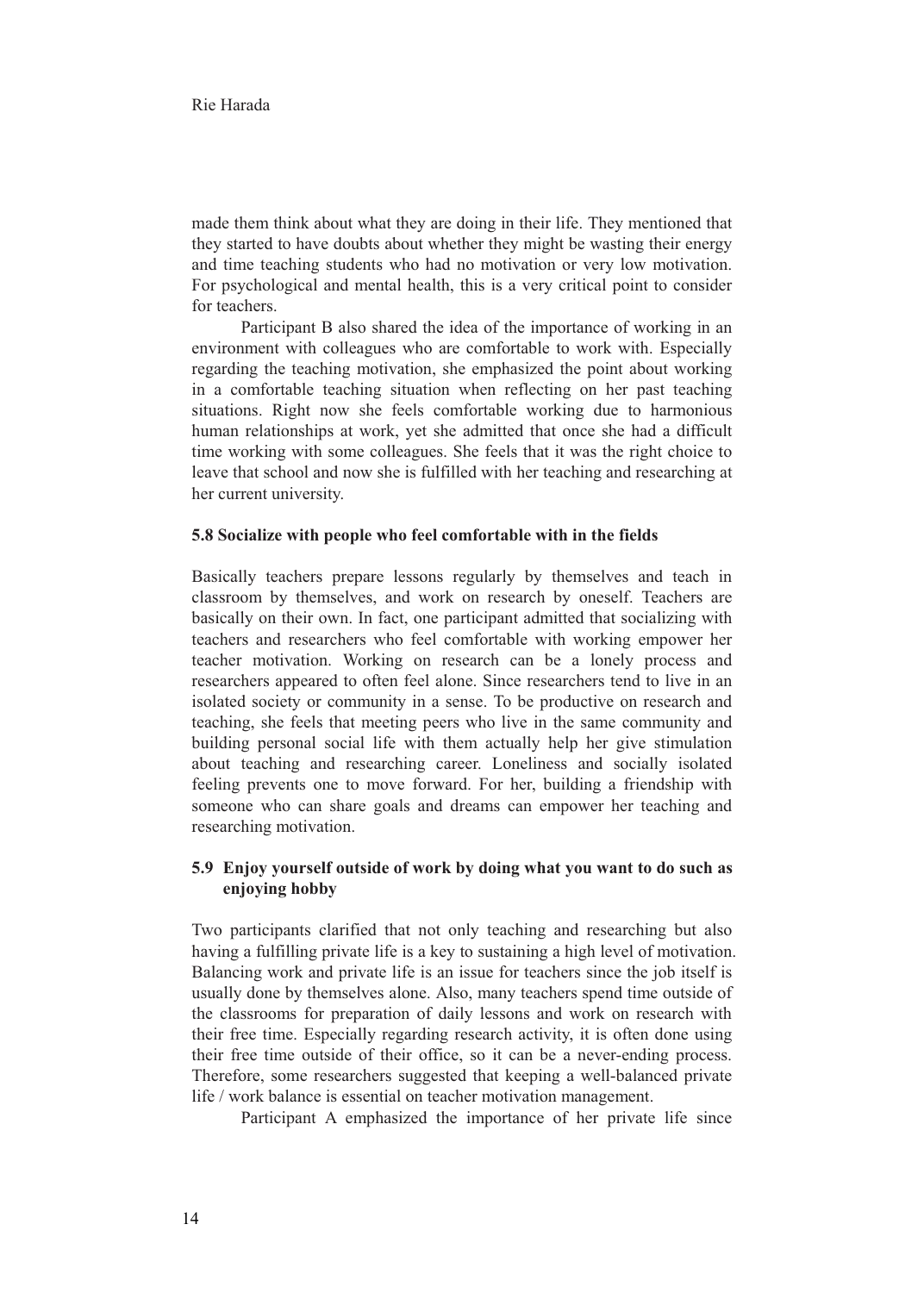simply enjoying herself outside of work gives her plenty of inspiration for her teaching and research as well. She also shared her view on the relationship between her private life and her career. All kinds of stimulation, both at work and outside of work, can give her power to simply enjoy what she does. To raise the quality of her work in teaching and researching, that often contributes to her satisfaction in life.

Participant D also mentioned how powerful it is for him to do what he enjoys outside of work since various activities he enjoys give him unexpected innovative ideas for teaching and research. For example, books he reads for pleasure, including novels, sometimes gives him new ideas on teaching and research.

From their shared story, taking time for themselves for pleasure besides teaching and research is essential to maintaining mental health and sustaining a high level of teacher motivation simultaneously.

## **5.10 Having a mentor who can be a role model**

As mentioned above, teacher and researcher work individually and independently. Therefore, in order to empower teacher motivation, having a mentor is one way to empower teacher motivation. This idea was shared by the youngest participant among the six participants. Participant A shared her positive experiences by having a mentor. Since she was an undergraduate student until she was in a PhD program at a national university, she had a role model whom she would like to follow as a teacher and researcher and as a human being as well. The role model was her English teacher whom she met in her English class when she was an undergraduate student. The female university English teacher was a very successful university lecturer and researcher. At the same time, she had such a happy private life outside of her career. For Participant A, the role model was a very successful cosmopolitan, elegant, and smart career woman who is managing to provide effective lessons and conduct research in the profession while contributing to both education and research. At the same time, she was married to a very elegant, smart husband who lives in New York. The following quote summarizes the power of having mentor as a role model.

*"I met a teacher whom I have admired since I was an undergraduate student. I met her when I was a university student when she was my English teacher. I really enjoyed learning a lot from her class, and as a matter of fact, the area of my research is directly related to the contents I learned from her. She inspired me in many ways as a teacher and researcher. Besides, she was such an elegant, smart, cosmopolitan beautiful teacher. She gave me a clear vision and dream that I also would like to live like her as a teacher and researcher and make a contribution to the society internationally."*(Participant A)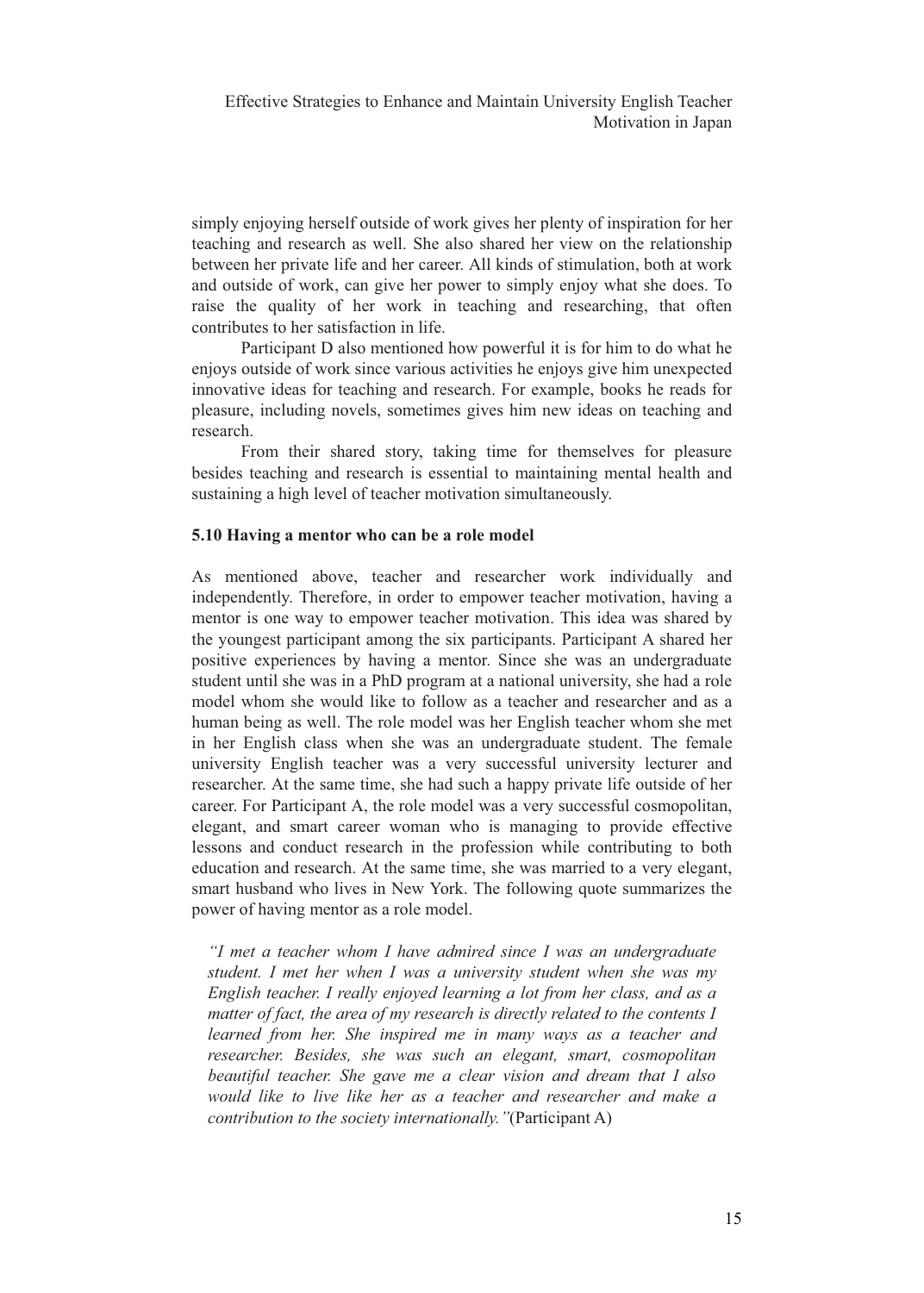Surprisingly, her current life is overlapping with the role model's life in many ways. Currently, she got a tenured position at a private university. She is fully enjoying teaching and researching. Although it took more than a decade to make her dreams come true, her mentor gave her lots of hope and dreams and kept her trying her best with her teaching and research throughout her career. She had a clear vision for what kind of teacher and researcher she wanted to be from her very young age. That must have been helping her to shape her own career as a teacher and researcher. A role model can be a powerful source to empower your teacher motivation.

## **5.11 Work collaboratively with other researchers who share common interests both domestically and internationally**

Two relatively young participants, Participants A and D, implied that working with others can create a new possibility by sharing creative ideas and specialized knowledge and having a chance to present work with a sense of joy. At the same time, some researchers mentioned how lonely it is for them to work on research individually. Working on research with others who share similar interests can be productive for all the members.

Participant A mentioned that she recently started to give international conference presentations with her close colleagues who share similar research interests. She had been working on her research on her own until recently, yet she has realized that there can be productive and meaningful learning experiences in sharing with a colleague. Another participant, E, is one of the most active teachers and researchers who also emphasized the joy of collaborative research. He often goes to domestic seminars and workshops and conferences on English teaching. Working with someone who has a genuine interest and desire to grow as a teacher and researcher can be a powerful source to push him quite hard with his research. The reverse can apply as well.

# **5.12 Accept that there are high times and low times in both teaching and research and leave it as it is**

Finally, as one more strategy to empower teacher motivation, it is a fact that through one's long-term career as a non-native speaking university English teacher, it seems natural to have some ups and downs in one's career. In fact, the retirement age is now extended when compared to previous days. Now, the average official age for retirement is 65 years old at many national and private universities. At some universities, teachers can work until the age of 70. All participants said that as a matter of fact, they had hard times teaching and researching as well. However, it does not necessarily last long when one tries to solve the problems in the ways mentioned above. All the participants are willing to develop their career and keep growing as university English teachers.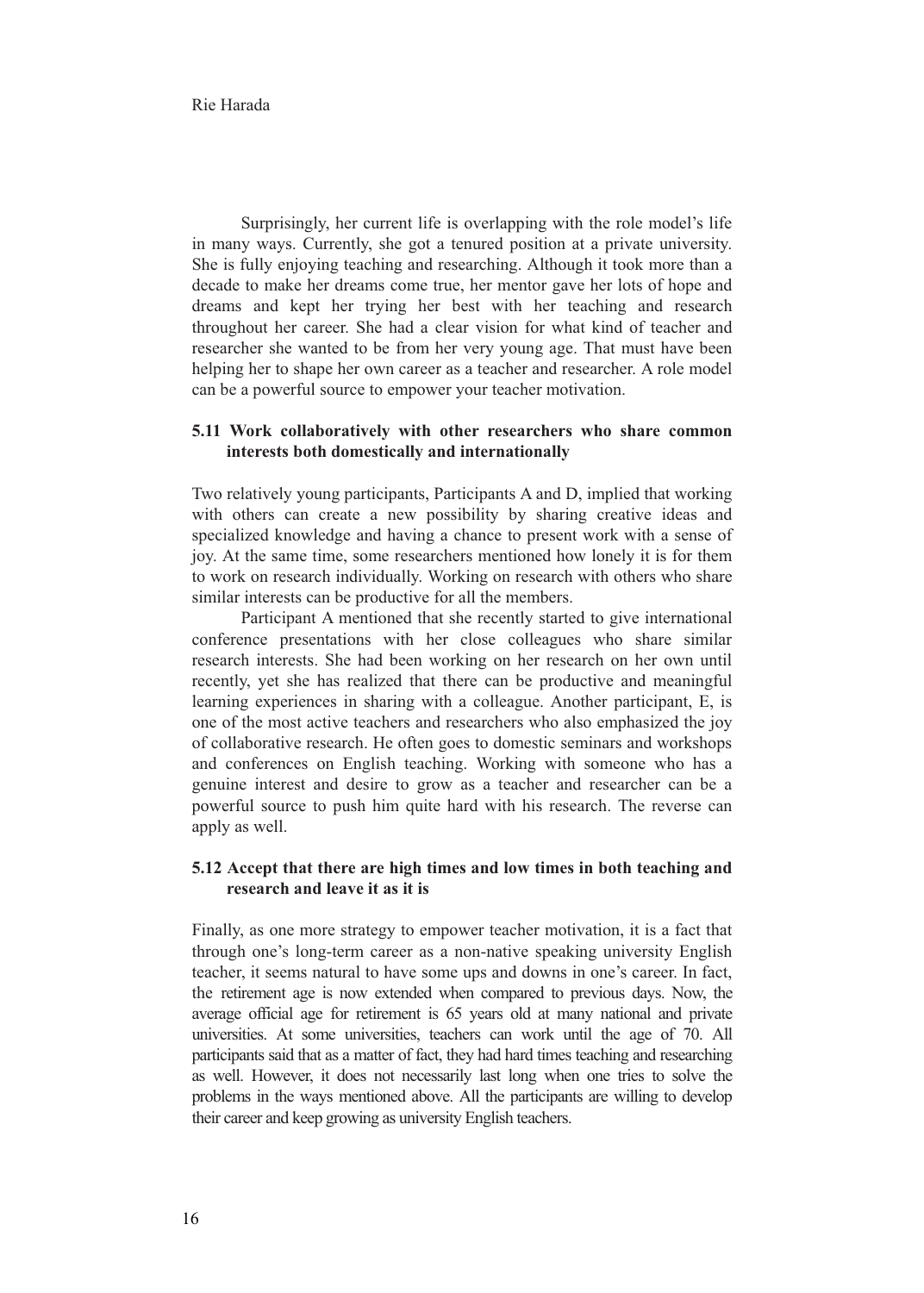## **6 Analysis and Implication**

These twelve strategies imply that actions and behaviors which originally come from intrinsic motivation are the most effective strategies for many currently teaching and researching university English teachers in Japan. Key concepts from the first study to the last set of research; all kinds of actions and behaviors related to intrinsic aspects of motivation such as curiosity, self-growth, and a sense of achievement seem to have the most powerful effects on teacher motivation management.

On the other hand, actions or behaviors from extrinsic motivation such as monetary rewards or promotion were not mentioned at all in the interviews. It might be mainly because there is no guarantee if one can get a tenured position even if they work very hard. In the interview, some teachers mentioned how competitive it is to get a tenured position at universities now. One very experienced female participant, Participant C, used to work in a tenured-track position at a private university. At the time, she prioritized her private life more than her career since she had got married and she was very busy taking care of young children. She stated at the time she could not predict that current job security issues among university English teachers would occur as they are right at the moment. It might imply that if you set a goal that is related to extrinsic motivation, it can make your life more difficult and often even stressful. In reality, it becomes more competitive to get a full-time teaching position at universities, especially in the urban areas in Japan. From this perspective, extrinsic motivation might be hard to sustain because there is no guarantee to be given the chance. Job security is another critical issue to consider.

As another important aspect to maintain high teacher motivation, the working environment is definitely one issue which impacts one's ability to a good job at work. Therefore, participants mentioned that if you don't feel comfortable working at a certain environment, you should leave the position and find a better place as they did. The working environment includes various aspects such as school culture, university policy, atmosphere of the school, student population, and colleagues, which amount to many things you cannot change. Therefore, participants suggested that it is not a wise way to stay at a university where you cannot use your full potential at work. However, in reality, it is not always possible to make such an action since there is no guarantee that you can find another job immediately.

In summary, these twelve strategies to maintain and empower a high level of teacher motivation were embedded and suggested through semi-structured individual interviews. Some teachers were more conscious on how to empower themselves as a teacher and researcher, yet others admitted that they had never thought about their own teacher motivation management strategy. Interestingly, when they are asked if they feel that they want/need to manage their teacher motivation better, all the participants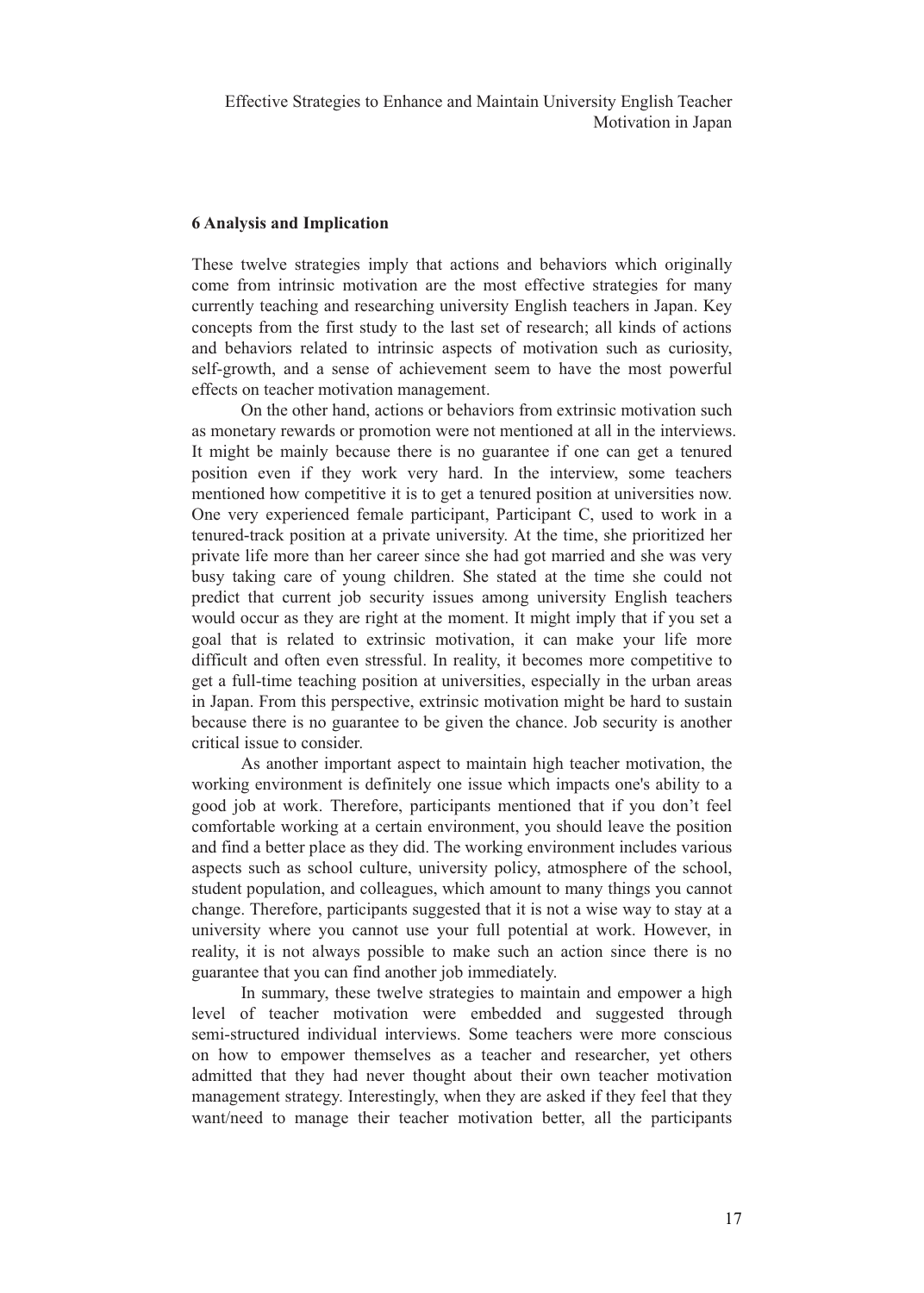answered that there is no need to work on teacher motivation management to the same degree that they work on research since their teacher motivation level is quite high.

Overall, the researcher hopes these approaches can provide some hints for novice and current university English teachers so that their daily work and career flows smoothly. The insights gained through the interview give a sense of reality gained through their daily teaching practice and daily effort on research as well. Their words give us a hint that balancing teaching and research with private life are all interconnected.

In this paper, twelve strategies were suggested from the embedded data, yet there should be more varieties of approaches besides the ones suggested in this paper. Also, the researcher found it important to clarify that each teacher had different values, preference for teaching and research, and attitudes toward both. Therefore, the variations of teacher motivation management strategies could be unlimited and the combination of these approaches should all be different and this depends on the individuals. These strategies could be beneficial both for novice teachers and current teachers. It might give some hints to find effective ways to overcome the difficulties they face in their teaching situations or research. The researcher is full of appreciation for participants who were willing to share their personal views along with personal experiences in teaching and research since their shared voices among currently active university English teachers in Japan has made it possible to conduct this research.

## **References**

- Corno, L., & Kanfer, R. (1993). The role of volition in learning and performance. *Review of Research in Education, 19*, 301-341.
- Csikszentmihalyi, M. (1997). Intrinsic motivation and effective teaching: A flow analysis. In J. L. Bess (Ed.), *Teaching well and liking it: Motivating faculty to teach effectively* (pp.72-89). Baltimore, MD: John Hopkins University Press.
- Day, C. (2004). *A passion for teaching.* London, UK: Routledge Falmer.
- Erkaya, O. R. (2012). Factors that motivate Turkish EFL teachers. *International Journal of Research Studies in Language Learning*, *2*, 49-61.
- Falout, J. (2010). Strategies for teacher motivation. *The Language Teacher,34* (6), 27-32.
- Han, J., & Yin, H. (2016). Teacher motivation: Definition, research development and implications for teachers. *Cogent Education*, *3*, 1217819. Retrieved from http://www.tandfonline.com/doi/full/ 10.1080/2331186X.2016.1217819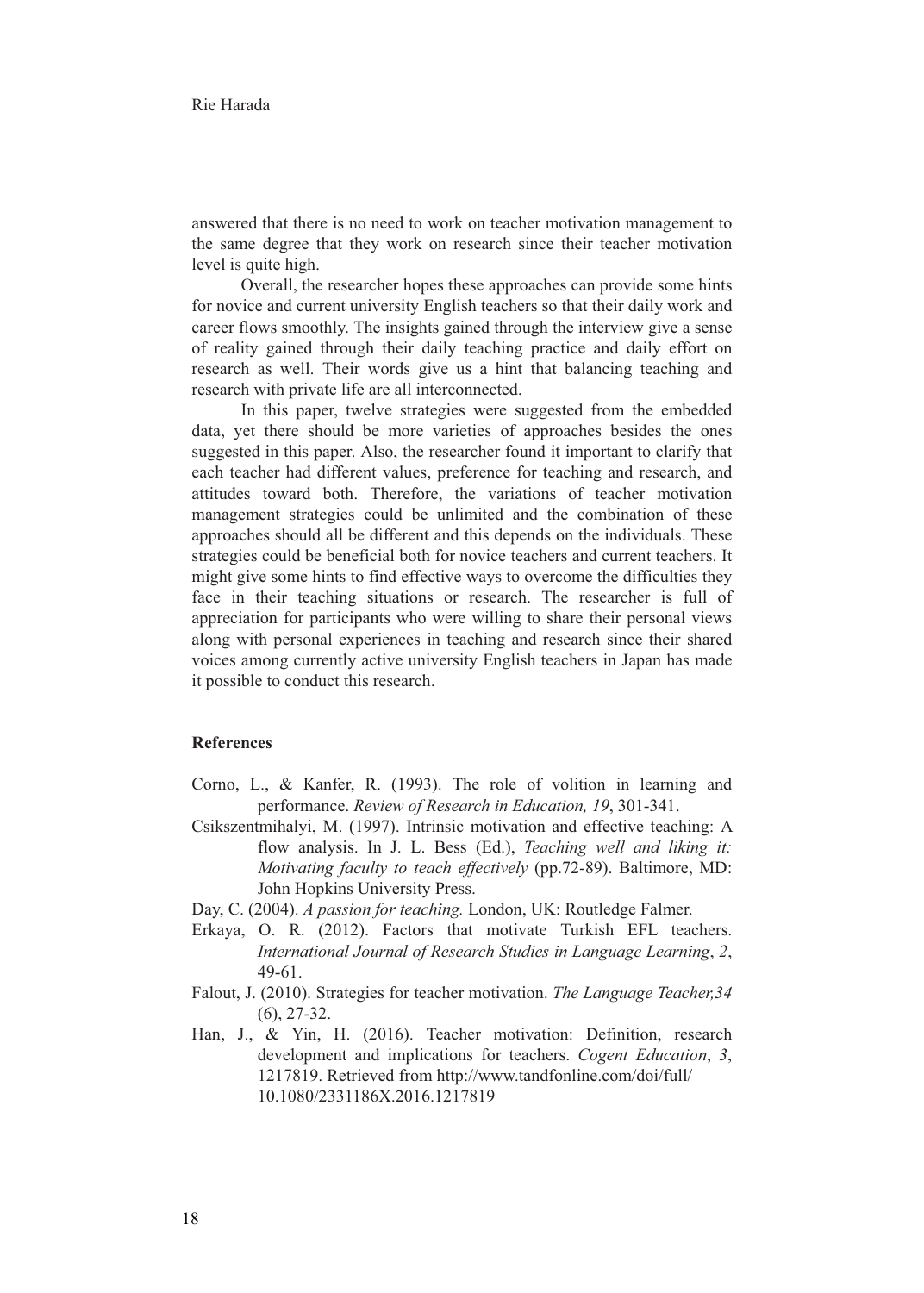- Martin, A. J. (2006). The relationship between teachers' perceptions of student motivation and engagement and teachers' enjoyment of and confidence in teaching. *Asia Pacific Journal of Education*, *34*, 73-93.
- MEXT Homepage, Shigaku wo torimaku keiei kankyo. Retrieved from http://www.mext.go.jp/a\_menu/koutou/shinkou/07021403/005.htm
- MEXT Homepage, Koutoukyouikukikan no gaiyou to shinkou http://www.mext.go.jp/a\_menu/koutou/kouritsu/
- MEXT Homepage, Heisei 26 nendo gakkoukihonchousa (sokuhouchi) no kouhyou. Retrieved from http://www.mext.go.jp/component/ b\_menu/houdou/icsFiles/afieldfile/2014/08/07/1350732\_01.pdf
- Pelletier, L. G., Seguin-Levesque, C., & Legault, L. (2002). Pressure from above and pressure from below as determinants of teachers' motivation and teaching behaviors. *Journal of Education Psychology, 94*, 186-196.
- Roth, G., Assor, A., Kanat-Maymon, Y., & Kaplan, H. (2007). Autonomous motivation for teaching: How self-determined teaching may lead to self-determined learning. *Journal of Educational Psychology, 99*, 761-774.
- Wild, T. C., Enzel, M. E., & Hawkins, W. L. (1992). Effects of perceived extrinsic versus intrinsic teacher motivation on student reactions to skill acquisition. *Personality and Social Psychology Bulletin, 19,* 245-251.

## **Appendix A**

#### **Participants' Information**

|   | Gender | Age | Teaching<br>experience<br>(Years) | Education                       | Area of research             | Employment<br>condition |
|---|--------|-----|-----------------------------------|---------------------------------|------------------------------|-------------------------|
| A | Female | 39  | 11                                | Completed<br>courses<br>for PhD | Linguistics                  | Full time<br>lecturer   |
| B | Female | 43  | 10                                | МA                              | Linguistics                  | Full time<br>lecturer   |
| C | Female | 55  | 30                                | MA                              | <b>TESOL</b>                 | Full time<br>lecturer   |
| D | Male   | 45  | 18                                | MA                              | Literature                   | Full time<br>lecturer   |
| E | Male   | 41  | 12                                | Completed<br>courses<br>for PhD | Literature                   | Part time<br>lecturer   |
| F | Male   | 40  | 7                                 | МA<br>(PhD)<br>student)         | TESOL/Applied<br>linguistics | Full time<br>lecturer   |